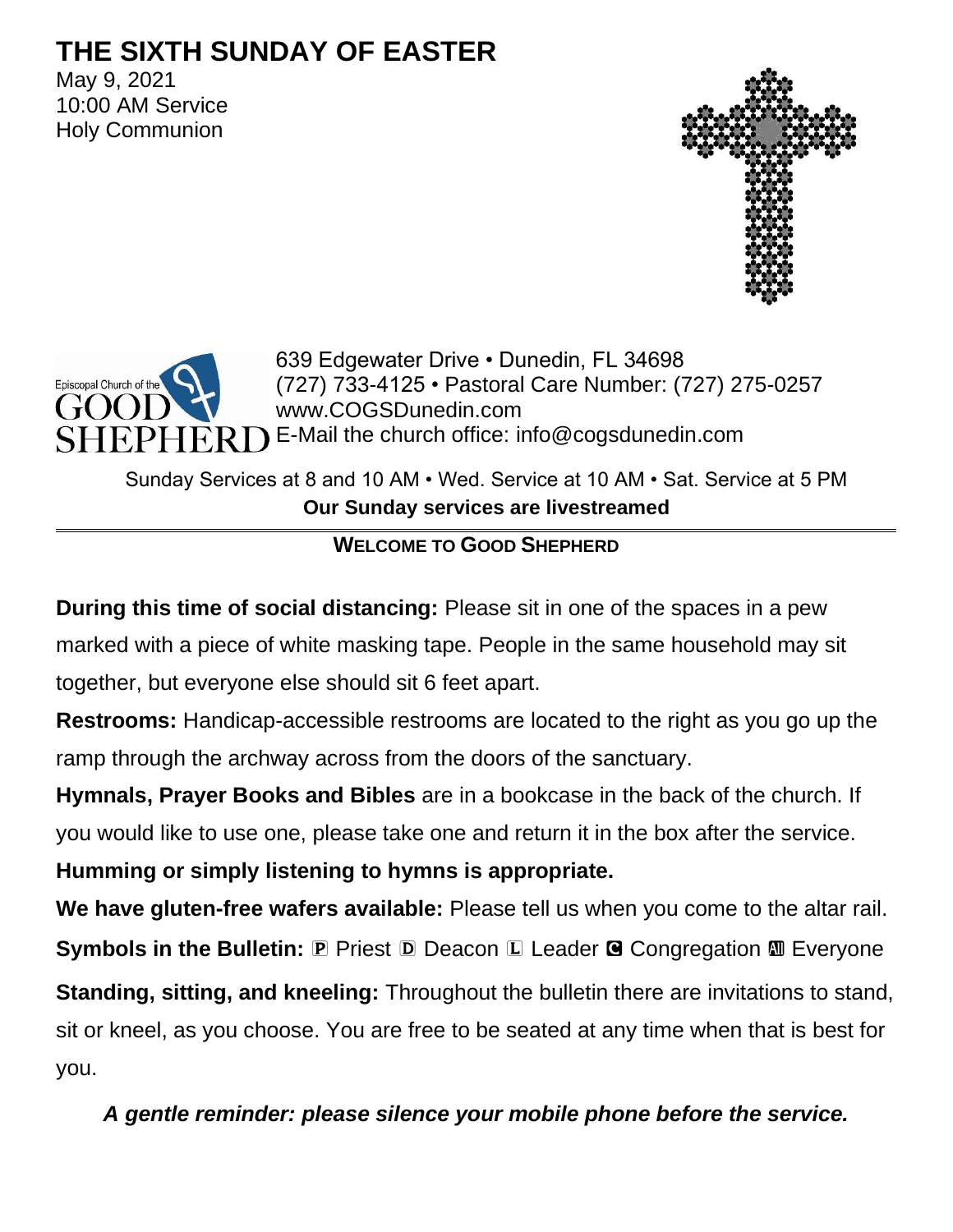### **GATHERING FOR WORSHIP**

**PRELUDE** *Theme and Adagio on ST. ANNE* Manz

*Symbols in the Bulletin:* P Priest, D Deacon, **G** Congregation, L Leader

**WELCOME AND ANNOUNCEMENTS**

**THE OPENING ACCLAMATION**

P Alleluia! Christ is risen! C The Lord is risen indeed! Alleluia!

**Collect for Purity**

a **Almighty God, unto whom all hearts are open, all desires known, and from whom no secrets are hid. Cleanse the thoughts of our hearts by the inspiration of thy Holy Spirit, that we may perfectly love thee, and worthily magnify thy holy Name; through Christ our Lord. Amen.**

**THE GATHERING HYMN** *The Day of Resurrection*

C *The day of resurrection! Earth, tell it out abroad, the Passover of gladness, the Passover of God. From death to life eternal, from sin's dominion free, our Christ has brought us over with hymns of victory.*

> *Let hearts be purged of evil that we may see aright the Lord in rays eternal of resurrection light, and listening to his accents, may hear, so calm and plain, his own "All hail!" and hearing, may raise the victor strain.*

**THE COLLECT OF THE DAY**

P The Lord be with you.

#### C **And also with you.**

P Let us pray… O God, you have prepared for those who love you such good things as surpass our understanding: Pour into our hearts such love towards you, that we, loving you in all things and above all things, may obtain your promises, which exceed all that we can desire; through Jesus Christ our Lord, who lives and reigns with you and the Holy Spirit, one God, for ever and ever.

C **Amen**.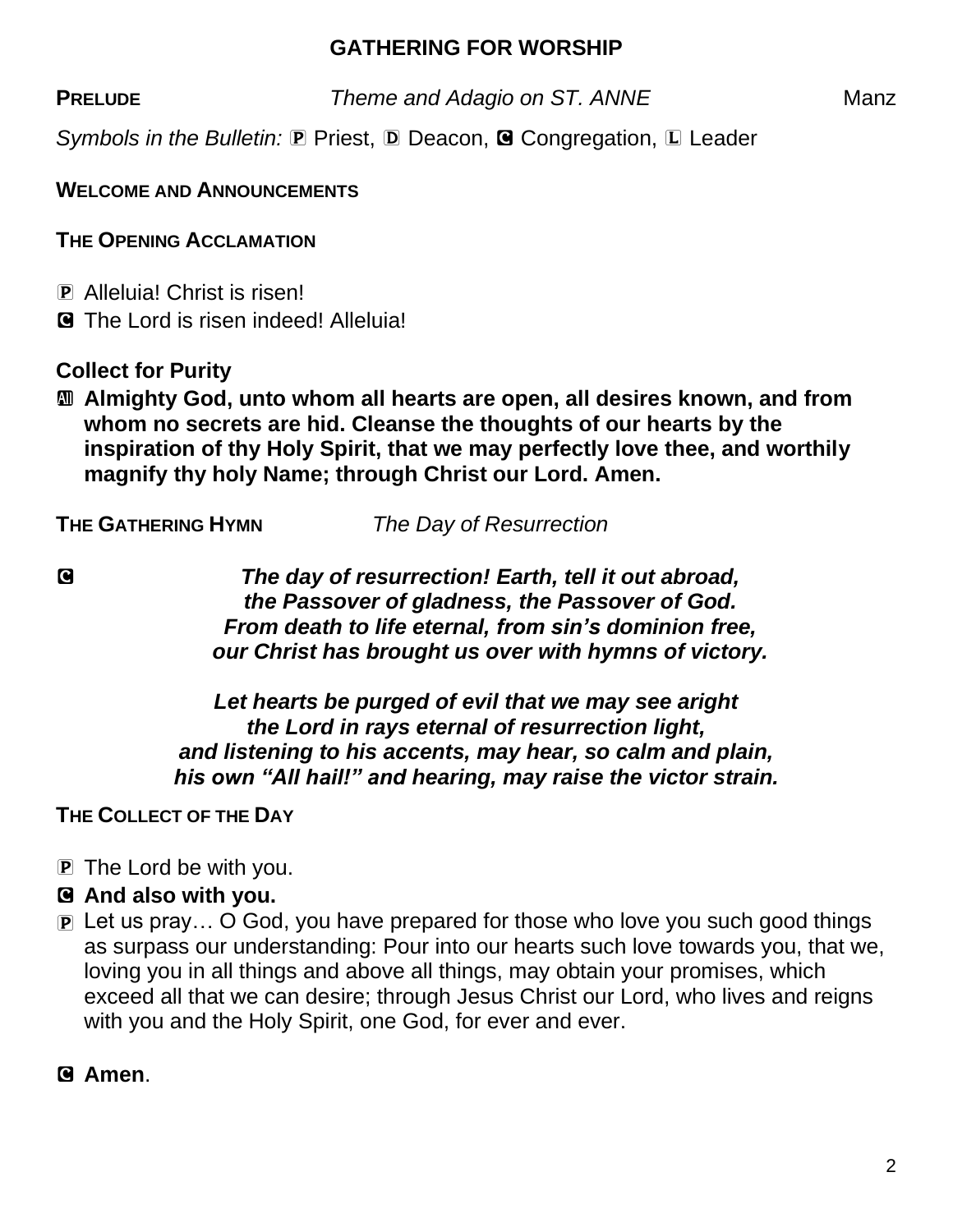### **THE WORD OF GOD**

**THE READINGS:** Acts 10:44-48 • Psalm 98 • 1 John 5:1-6 • John 15:9-17

### **The First Reading:**

L *The First Reading is taken from Acts, chapter 10…*

While Peter was still speaking, the Holy Spirit fell upon all who heard the word. The circumcised believers who had come with Peter were astounded that the gift of the Holy Spirit had been poured out even on the Gentiles, for they heard them speaking in tongues and extolling God. Then Peter said, "Can anyone withhold the water for baptizing these people who have received the Holy Spirit just as we have?" So he ordered them to be baptized in the name of Jesus Christ. Then they invited him to stay for several days.

- L The Word of the Lord.
- C **Thanks be to God.**

| <b>Metrical Psalm 98</b> | [Tune: The King Shall Come] | H. 73 vs 1,4,5 |
|--------------------------|-----------------------------|----------------|
|--------------------------|-----------------------------|----------------|

*Sing to the Lord new songs; proclaim What marvels have been done And whose right hand and holy arm Such victories have won.*

*All nations shout with joy to God; Lift up your voice and sing. Sing to our Lord God with the harp; Let harp and voices ring.*

*With trumpets and the sound of horns Rejoice before the Lord; From all who dwell on land and sea Let praises be outpoured.*

### **The Second Reading:**

L *The Second Reading is taken from 1 John, chapter 5…*

Everyone who believes that Jesus is the Christ has been born of God, and everyone who loves the parent loves the child. By this we know that we love the children of God, when we love God and obey his commandments. For the love of God is this, that we obey his commandments. And his commandments are not burdensome, for whatever is born of God conquers the world. And this is the victory that conquers the world, our faith. Who is it that conquers the world but the one who believes that Jesus is the Son of God?

This is the one who came by water and blood, Jesus Christ, not with the water only but with the water and the blood. And the Spirit is the one that testifies, for the Spirit is the truth.

L The Word of the Lord.

C **Thanks be to God.**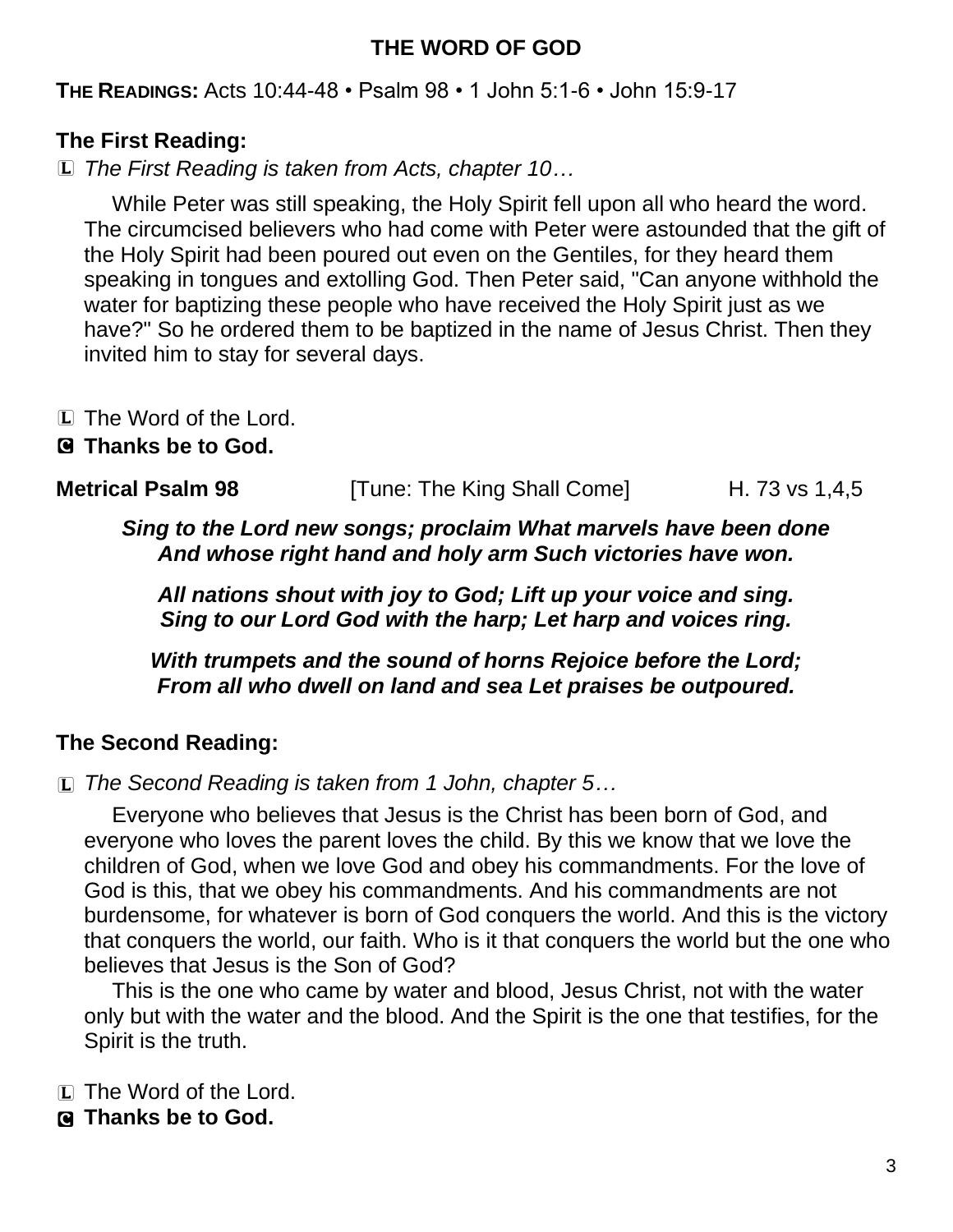# **The Gospel**

D The Holy Gospel of our Lord Jesus Christ according to John.

# C **Glory to you, Lord Christ.**

D Jesus said to his disciples, "As the Father has loved me, so I have loved you; abide in my love. If you keep my commandments, you will abide in my love, just as I have kept my Father's commandments and abide in his love. I have said these things to you so that my joy may be in you, and that your joy may be complete.

"This is my commandment, that you love one another as I have loved you. No one has greater love than this, to lay down one's life for one's friends. You are my friends if you do what I command you. I do not call you servants any longer, because the servant does not know what the master is doing; but I have called you friends, because I have made known to you everything that I have heard from my Father. You did not choose me but I chose you. And I appointed you to go and bear fruit, fruit that will last, so that the Father will give you whatever you ask him in my name. I am giving you these commands so that you may love one another."

D The Gospel of the Lord.

### C **Praise to you, Lord Christ.**

**THE GOSPEL ACCLAMATION** *Celtic Alleluia*



**SERMON** The Rev. Hayden Crawford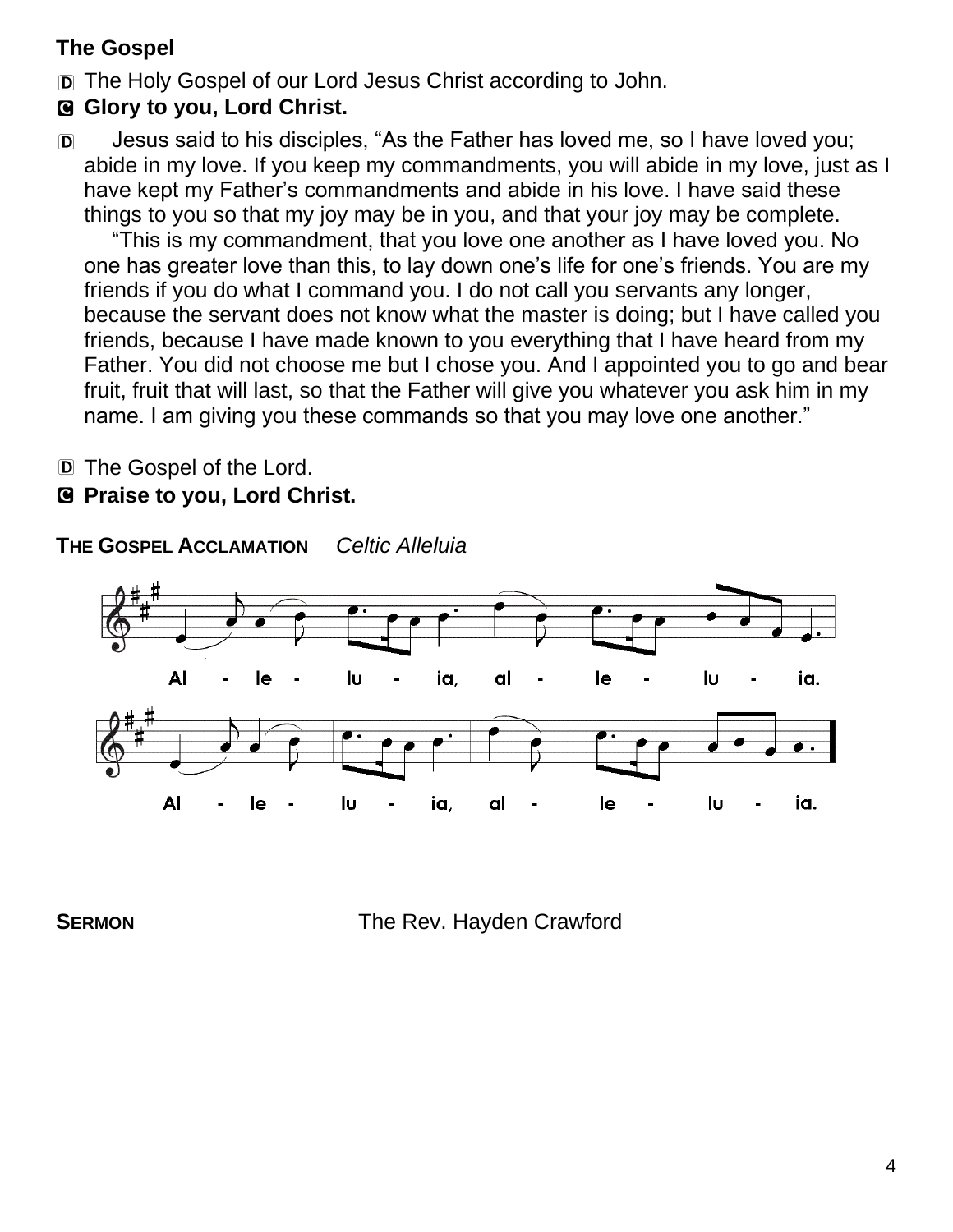#### **THE NICENE CREED**

C **We believe in one God, the Father, the Almighty, maker of heaven and earth, of all that is, seen and unseen.** 

**We believe in one Lord, Jesus Christ, the only Son of God, eternally begotten of the Father, God from God, Light from Light, true God from true God, begotten, not made, of one Being with the Father. Through him all things were made. For us and for our salvation he came down from heaven: by the power of the Holy Spirit he became incarnate from the Virgin Mary, and was made man. For our sake he was crucified under Pontius Pilate; he suffered death and was buried. On the third day he rose again in accordance with the Scriptures; he ascended into heaven and is seated at the right hand of the Father. He will come again in glory to judge the living and the dead, and his kingdom will have no end.**

**We believe in the Holy Spirit, the Lord, the giver of life, who proceeds from the Father and the Son. With the Father and the Son he is worshiped and glorified. He has spoken through the Prophets. We believe in one holy catholic and apostolic Church. We acknowledge one baptism for the forgiveness of sins. We look for the resurrection of the dead, and the life of the world to come. Amen.**

#### **PRAYERS OF THE PEOPLE**

- D Rejoicing in the mighty acts of God who has delivered all people from sin and death through the resurrection of Jesus Christ, let us lift our voices and pray.
	- L Risen Lord, we pray for your Church, that it may continue your work of reconciling all people to God; for our clergy and our bishops; for the many lay people who serve the church and serve others through the church.
	- C **We pray for all gathered here in worship and prayer, here and around the world.**
	- L Risen Lord, we pray that the joy of Easter may ever grow within us and the nations and peoples of the world, that the powers that oppress and destroy may cease.
	- C **We pray that a passion for justice, peace, and the common good will fill each of our hearts, and for the Spirit to guide us in lives of active faith.**
	- L Risen Lord, we pray for those who are sick, those who suffer, and those who struggle, [especially for… *add names from notebook*]. Please name those on your heart, silently or aloud. [*Leave time…*] Comfort, restore and heal them.
	- C **We pray that the troubles facing us will teach us that we endure nothing alone, but that you are always present, creating, redeeming and sustaining us every step of our journey through life.**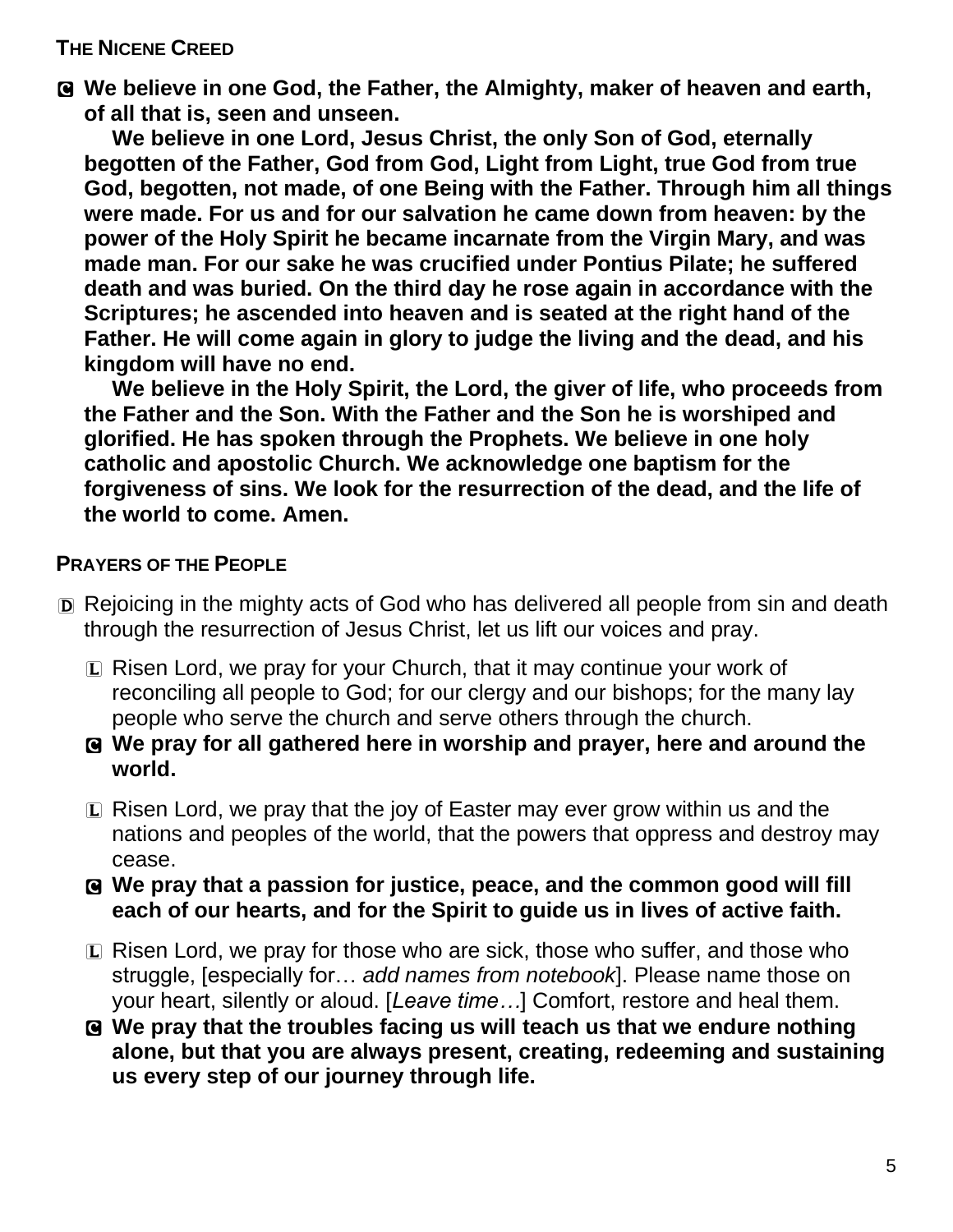- L Risen Lord, we give thanks for the multitude of gifts you shower upon us, for the beauty of this home you have created for us, and especially for the flowers given today to the Glory of God and in loving memory of Katie Meyer for her birthday on May 11th, given by her mother, Lynne Henderson, and for the birthdays this week, *Lynne Henderson, Christine Tsotsos, Ray Fisher, Dee Mayer, Hurt Heitmann,* and for those celebrating anniversaries this week, *John Russotto & Lawrence Singer*, and for the blessings of this life, Grant us a sense of joy and wonder in all your works.
- C **We give thanks for our lives and the lives of our families, friendships, and neighbors near and far, and praise you for your mercy and care for us.**
- L Risen Lord, we pray for those who have died, [especially for… *add names from notebook.*] Please name those on your heart, silently or aloud. [*Leave time…*] May the hope born of Easter give both them and us peace, acceptance and renewal.
- C **Heavenly Father, grant that all who now celebrate these joyful holy days here on earth may praise you forever, with all the angels and saints in heaven. We ask this through your risen Son, Jesus Christ our Lord. Amen.**

### **THE GREETING OF PEACE**

- P The peace of the Lord be always with you.
- C **And also with you.** (*All may greet one another in the name of the Lord.*)

# **THE HOLY COMMUNION**

## **OFFERTORY SENTENCE**

D Yours, O Lord, is the greatness, the power, the glory, the victory, and the majesty. For everything in heaven and on earth is yours. Yours, O Lord, is the kingdom, and you are exalted as head over all. Bring your tithes, gifts and offerings with a heart full of gladness.

**OFFERTORY** At the Name of Jesus R.V. Williams

Julian Guini, soloist

## **PRESENTATION**

D We gladly present the fruits of our lives to the God who creates us, redeems us and sustains us. May we have the grace to use them to heal God's world.

| <b>PRESENTATION HYMN</b> | Were the Whole Realm of Nature Mine | 474, vs. 4 |
|--------------------------|-------------------------------------|------------|
|--------------------------|-------------------------------------|------------|

*Were the whole realm of nature mine, that were an offering far too small; love so amazing, so divine, demands my soul, my life, my all.*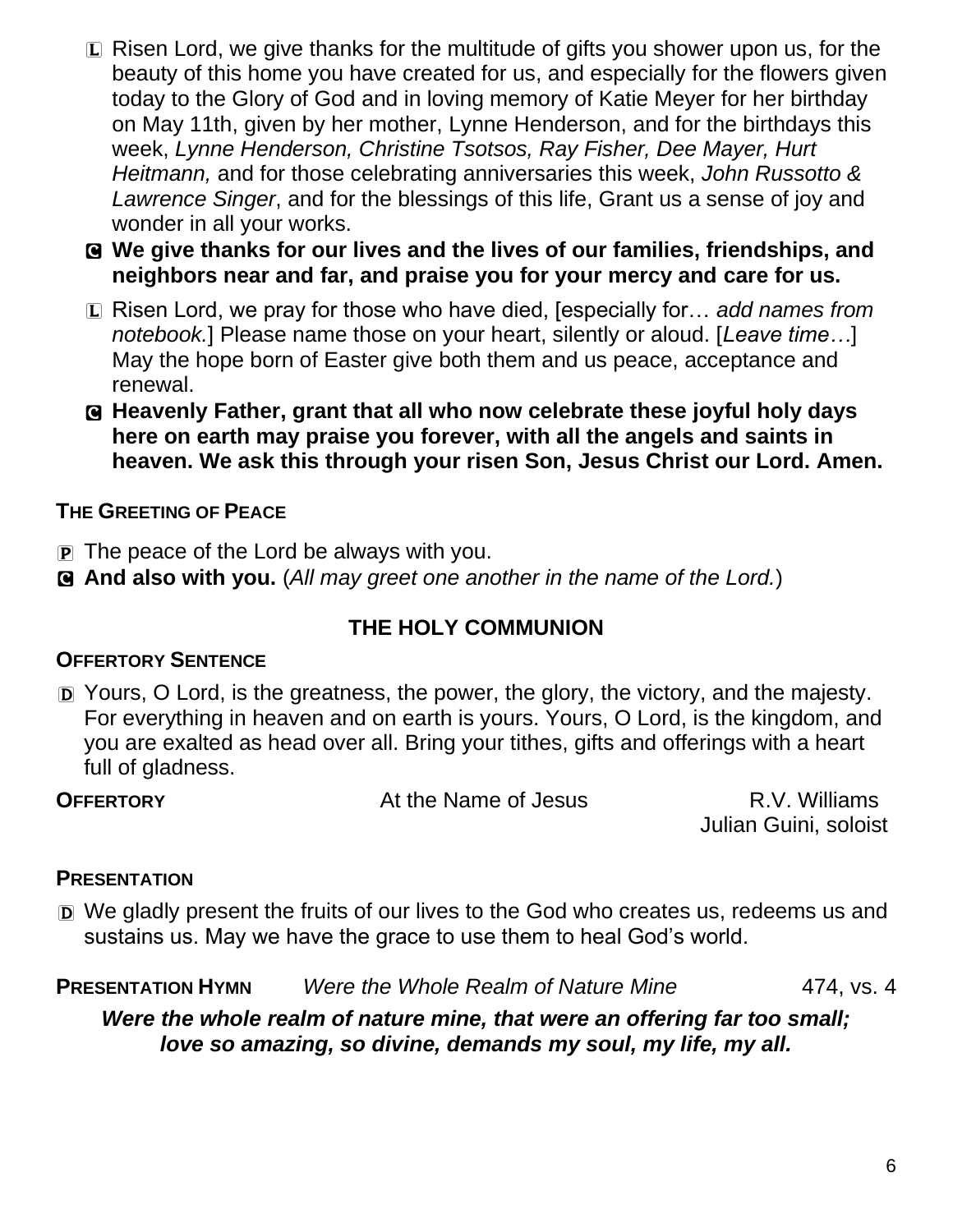## **THE GREAT THANKSGIVING:** Eucharistic Prayer A

- P The Lord be with you.
- C **And also with you.**
- P Lift up your hearts.
- C **We lift them to the Lord.**
- **P** Let us give thanks to the Lord our God.
- C **It is right to give him thanks and praise.**
- P It is right, and a good and joyful thing, always and everywhere to give thanks to you, Father Almighty, Creator of heaven and earth. But chiefly are we bound to praise you for the glorious resurrection of your Son Jesus Christ our Lord; for he is the true Paschal Lamb, who was sacrificed for us, and has taken away the sin of the world. By his death he has destroyed death, and by his rising to life again he has won for us everlasting life. Therefore, we praise you, joining our voices with Angels and Archangels and with all the company of heaven, who for ever sing this hymn to proclaim the glory of your Name:
- A *Holy, holy, holy Lord, God of power and might, heaven and earth are full of your glory. Hosanna in the highest. Blessed is he who comes in the name of the Lord. Hosanna in the highest. Hosanna in the highest.*

*[Please stand or kneel, as you choose.]*

P Holy and gracious Father: In your infinite love you made us for yourself, and, when we had fallen into sin and become subject to evil and death, you, in your mercy, sent Jesus Christ, your only and eternal Son, to share our human nature, to live and die as one of us, to reconcile us to you, the God and Father of all.

He stretched out his arms upon the cross, and offered himself, in obedience to your will, a perfect sacrifice for the whole world.

On the night he was handed over to suffering and death, our Lord Jesus Christ took bread; and when he had given thanks to you, he broke it, and gave it to his disciples, and said, "Take, eat: This is my Body, which is given for you. Do this for the remembrance of me."

P After supper he took the cup of wine; and when he had given thanks, he gave it to them, and said, "Drink this, all of you: This is my Blood of the new Covenant, which is shed for you and for many for the forgiveness of sins. Whenever you drink it, do this for the remembrance of me." Therefore we proclaim the mystery of faith:

## C **Christ has died. Christ is risen. Christ will come again.**

P We celebrate the memorial of our redemption, O Father, in this sacrifice of praise and thanksgiving. Recalling his death, resurrection, and ascension, we offer you these gifts.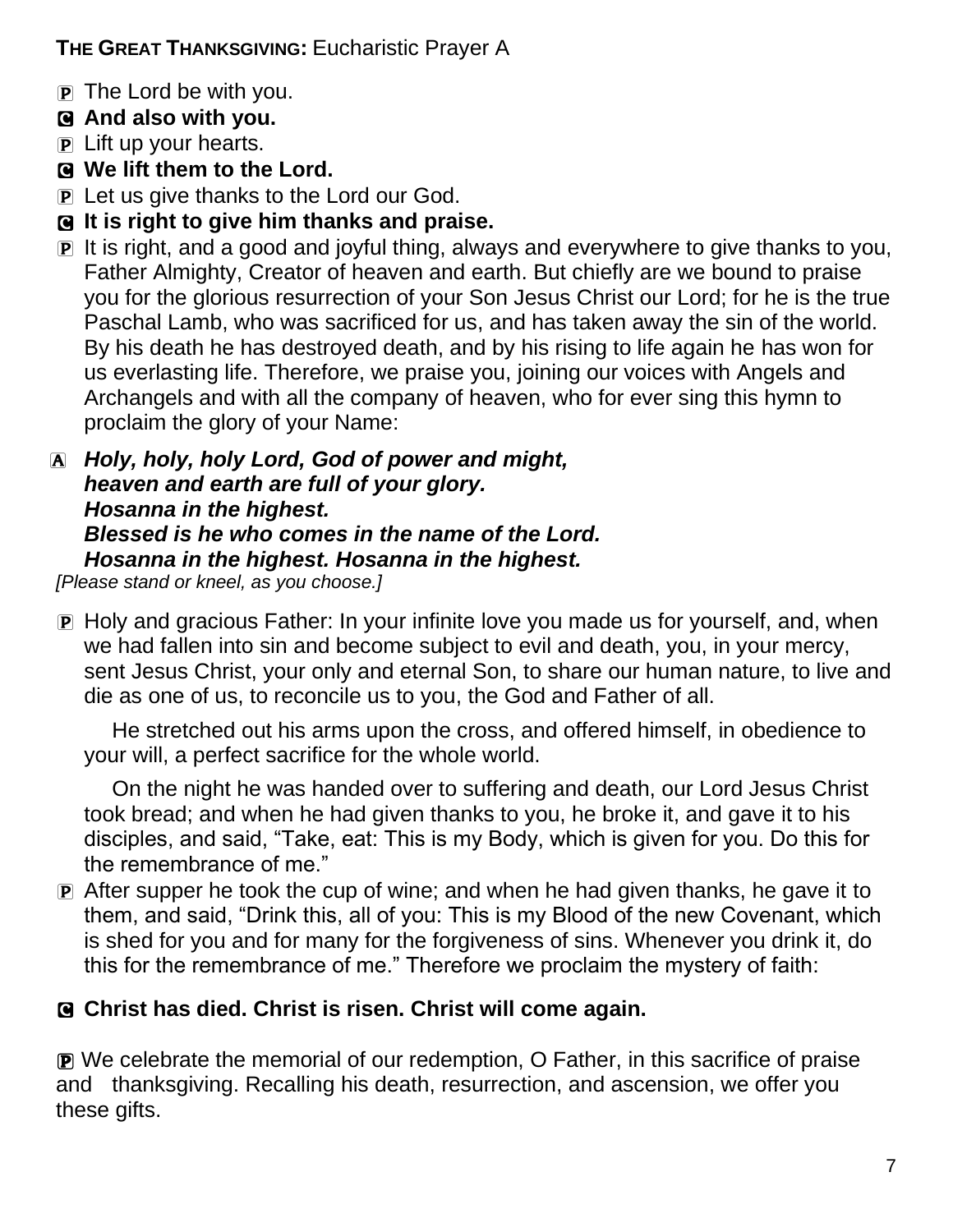P Sanctify them by your Holy Spirit to be for your people the Body and Blood of your Son, the holy food and drink of new and unending life in him. Sanctify us also that we may faithfully receive this holy Sacrament, and serve you in unity, constancy, and peace; and at the last day bring us with all your saints into the joy of your eternal kingdom.

All this we ask through your Son Jesus Christ: By him, and with him, and in him, in the unity of the Holy Spirit all honor and glory is yours, Almighty Father, now and for ever.





### **THE LORD'S PRAYER**

- P And now as our Savior Christ has taught us, we are bold to say,
- $\mathbf{m}$  **Our Father, who art in heaven, hallowed be thy Name, thy kingdom come, thy will be done, on earth as it is in heaven. Give us this day our daily bread. And forgive us our trespasses, as we forgive those who trespass against us. And lead us not into temptation, but deliver us from evil. For thine is the kingdom, and the power, and the glory, for ever and ever. Amen.**

#### **THE BREAKING OF THE BREAD**

- P Be known to us, Lord Jesus, in the breaking of the Bread.
- C **We come with joy to meet our Lord.**
- P The Gifts of God for the People of God. Take them in remembrance that Christ died for you, and feed on him in your hearts by faith, with thanksgiving.

**COMMUNION SOLO**

*Draw Us in the Spirit's Tether* H. Friedell

Julian Guini, soloist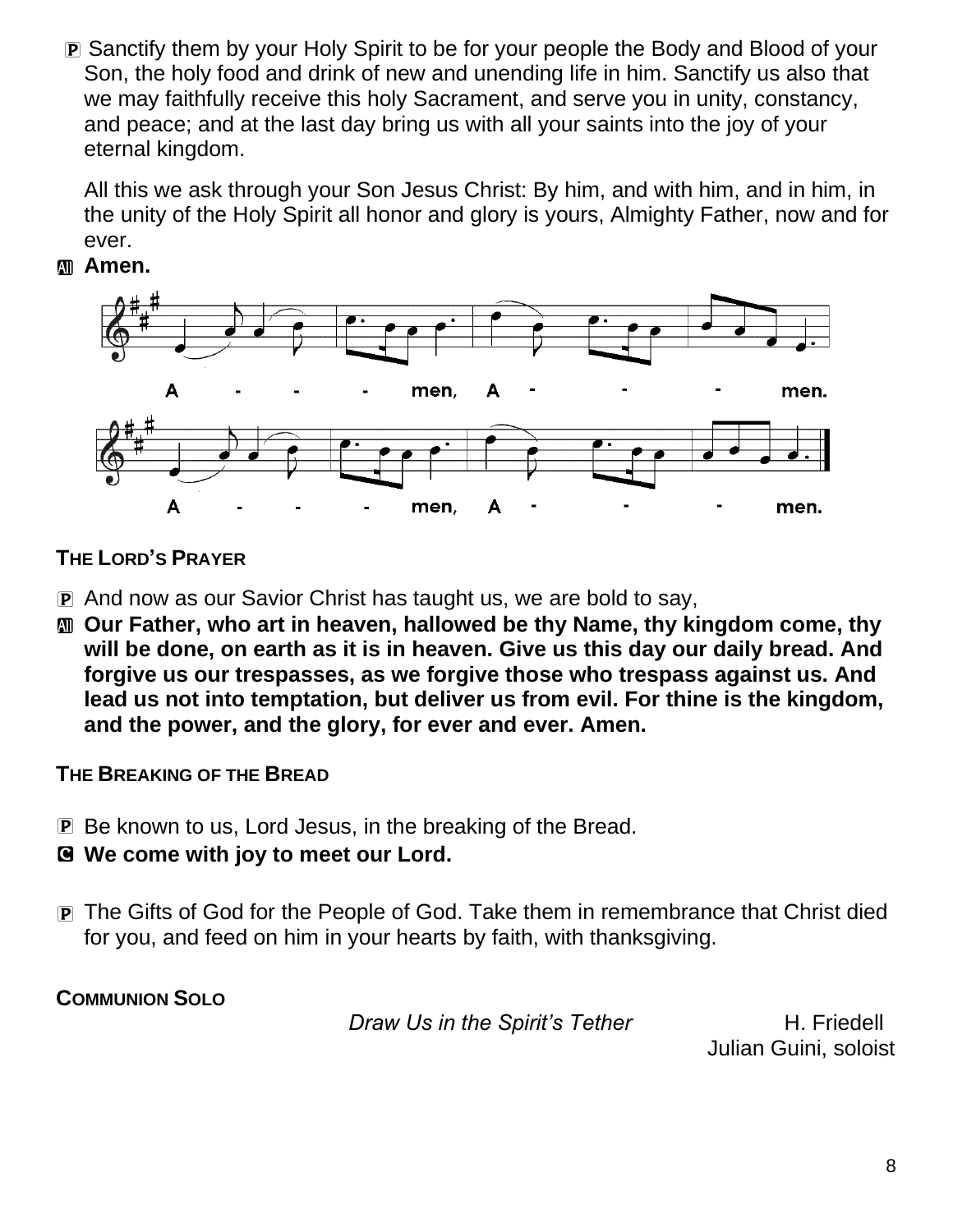#### *Where true charity and love abide, God is dwelling there; God is dwelling there.*

#### **THE PRAYER AFTER COMMUNION**

- $\overline{P}$  Let us pray...
- C **God of abundance, you have fed us with the bread of life and cup of salvation; you have united us with Christ and one another; and you have made us one with all your people in heaven and on earth. Now send us forth in the power of your Spirit, that we may proclaim your redeeming love to the world and continue for ever in the risen life of Christ our Savior. Amen.**

#### **THE BLESSING**

- P The blessing of God Almighty, the Father, the Son, and the Holy Spirit, be upon you and remain with you for ever.
- C **Amen.**

**THE SENDING HYMN** *Thine Is The Glory*

*Thine is the glory, risen, conquering Son; endless is the victory thou o'er death hast won. Angels in bright raiment rolled the stone away, kept the folded grave-clothes where thy body lay.* 

*Refrain: Thine is the glory, risen, conquering Son; endless is the victory thou o'er death hast won.*

> *No more we doubt thee, glorious Prince of life! Life is naught without thee; aid us in our strife. Make us more than conquerors through thy deathless love; bring us safe through Jordan to thy home above. Refrain*

#### **THE DISMISSAL**

P Alleluia, alleluia! Go in peace to love and serve our Risen Lord! C **Thanks be to God! Alleluia, alleluia!**

**POSTLUDE** *Festal March (from Rinaldo)* **Handel**